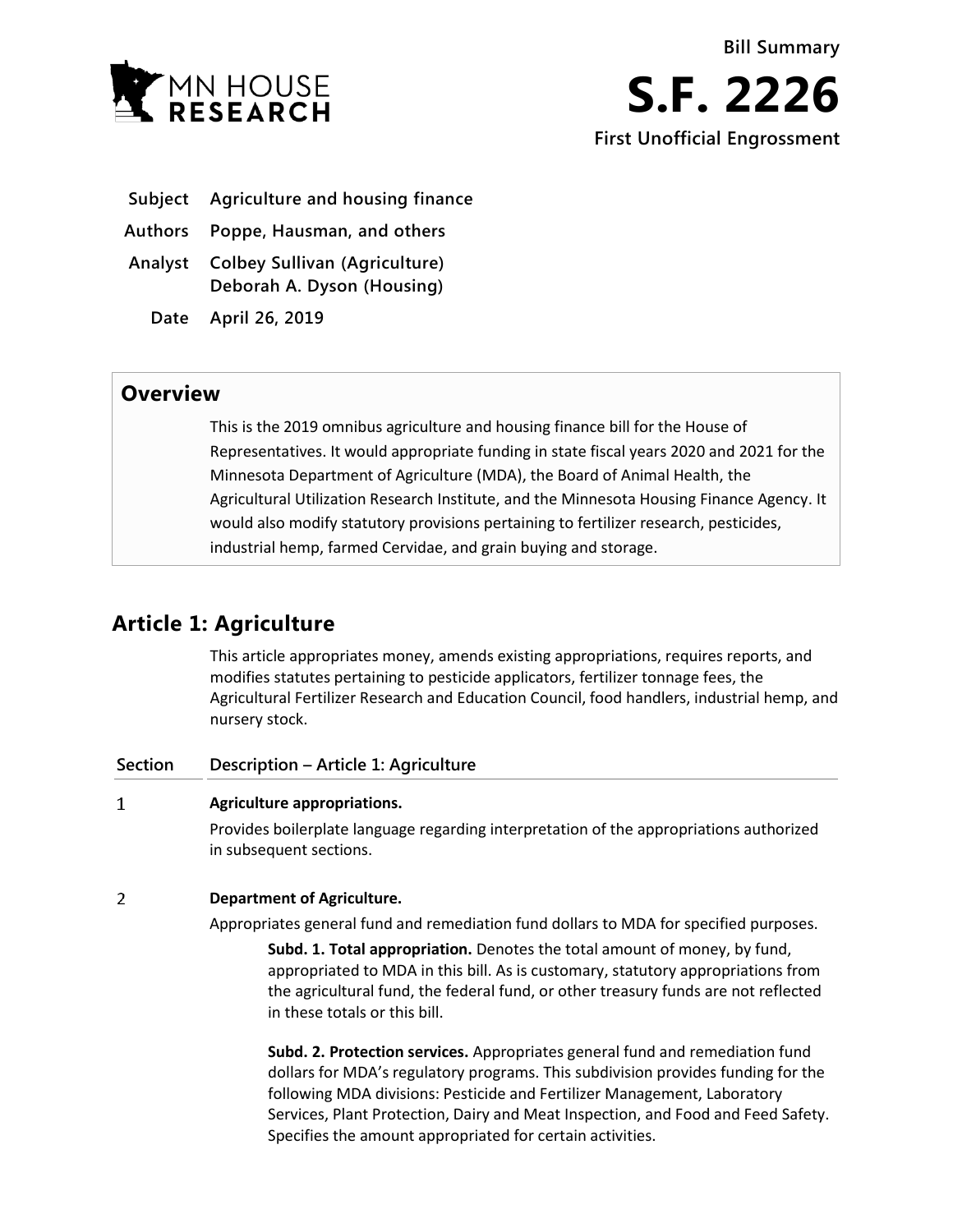**Subd. 3. Agricultural marketing and development.** Appropriates general fund dollars for MDA's Agricultural Marketing and Development Division. Specifies the amount appropriated for certain activities.

**Subd. 4. Agriculture, bioenergy, and bioproduct advancement.** Appropriates general fund dollars for specific programs and purposes within this budget category.

**Subd. 5. Administration and financial assistance.** Appropriates general fund dollars for specified pass-through grants and agency administration.

#### 3 **Board of Animal Health.**

Appropriates money to the Board of Animal Health. Specifies the amount appropriated for certain activities.

#### $\overline{4}$ **Agricultural Utilization Research Institute.**

Appropriates general fund dollars to the Agricultural Utilization Research Institute. Specifies the amount appropriated to maintain current service levels.

#### 5 **Definitions.**

States that costs incurred to acquire the perimeter fences that are required by law for farmed Cervidae are eligible for partial reimbursement via competitive livestock investment grants awarded by MDA.

#### 6 **Prohibited pesticide use.**

Doubles the monetary penalty assessed by MDA against a person who applies a pesticide in a manner that results in damage to an adjacent (1) state park, state forest, or other properties in the state outdoor recreation system (see Minn. Stat. § 86A.04 for more on the outdoor recreation system), or (2) regional park in the Twin Cities metropolitan area.

#### 7 **Fees.**

Lowers the noncommercial pesticide applicator license fee for a contractor who applies a restricted-use pesticide while performing rest area custodial services for the Minnesota Department of Transportation (MnDOT). According to MDA, if this language is enacted a contractor providing rest area custodial services for MnDOT who applies only nonrestricted-use pesticides would not require a state pesticide applicator license of any kind.

#### 8 **Payment of inspection fee.**

Extends by five years the fertilizer inspection fee surcharge of 40 cents/ton that funds the fertilizer research, education, and technology transfer grants awarded by the Minnesota Agricultural Fertilizer Research and Education Council (AFREC) each year.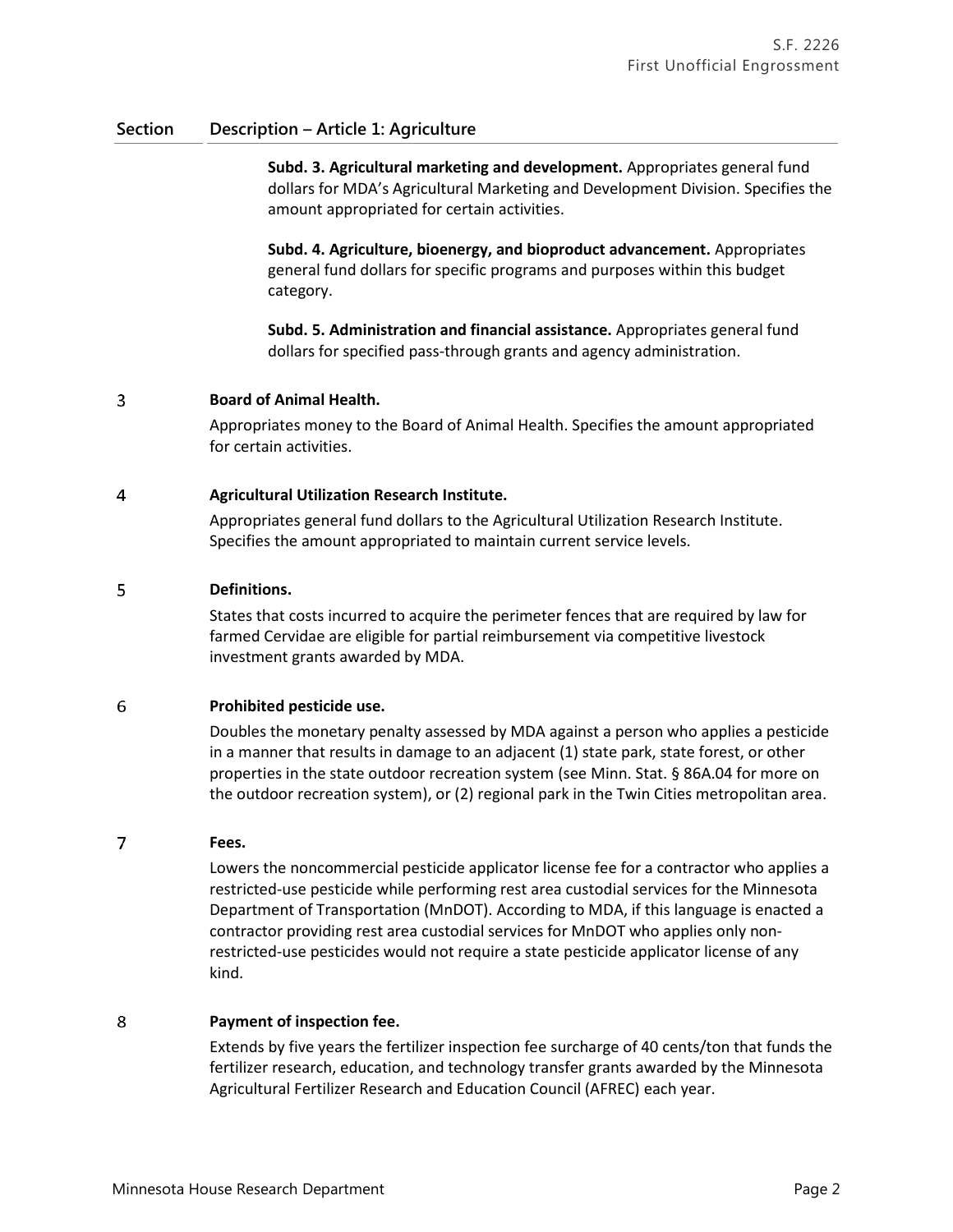#### 9 **Expiration.**

Extends AFREC for five additional years.

#### 10 **Eligible projects.**

Modifies the agricultural fertilizer research and education grant program administered by AFREC by requiring dissemination of fertilizer research findings to those who use fertilizer in metropolitan areas.

#### 11 **Awarding grants.**

Authorizes ARREC to award up to ten percent of fertilizer grant dollars to projects that concern fertilizer use in metropolitan areas.

#### 12 **Expiration.**

Extends the expiring fertilizer research and education grant program administered by AFREC by five additional years.

#### 13 **Expiration.**

Extends by five years the dedicated treasury account that holds proceeds from the 40 cent/ton AFREC surcharge.

#### 14 **Enhanced penalties; outdoor recreation lands.**

In conjunction with section 6, this section doubles the monetary penalty for a person who applies a pesticide in a manner that results in damage to adjacent state outdoor recreation land or metropolitan regional park.

#### 15 **Labeling and advertising of nursery stock.**

Modifies a statute that governs when nursery stock may be labeled or advertised as pollinator-friendly. Expands the promotion restriction to include wholesalers and other plant sellers and lowers the regulatory threshold to any detectable level of the systemic pesticide in the plant.

#### 16 **Industrial hemp.**

Amends the definition of "industrial hemp" to include hemp seeds, cannabinoids, extracts, and other named hemp derivatives and byproducts. With this change, the state definition of industrial hemp would be similar to the federal definition of hemp established in the Agricultural Improvement Act of 2018 (aka the 2018 Farm Bill). This change would effectively authorize the possession, transportation, processing, sale, and purchase of these items in the state.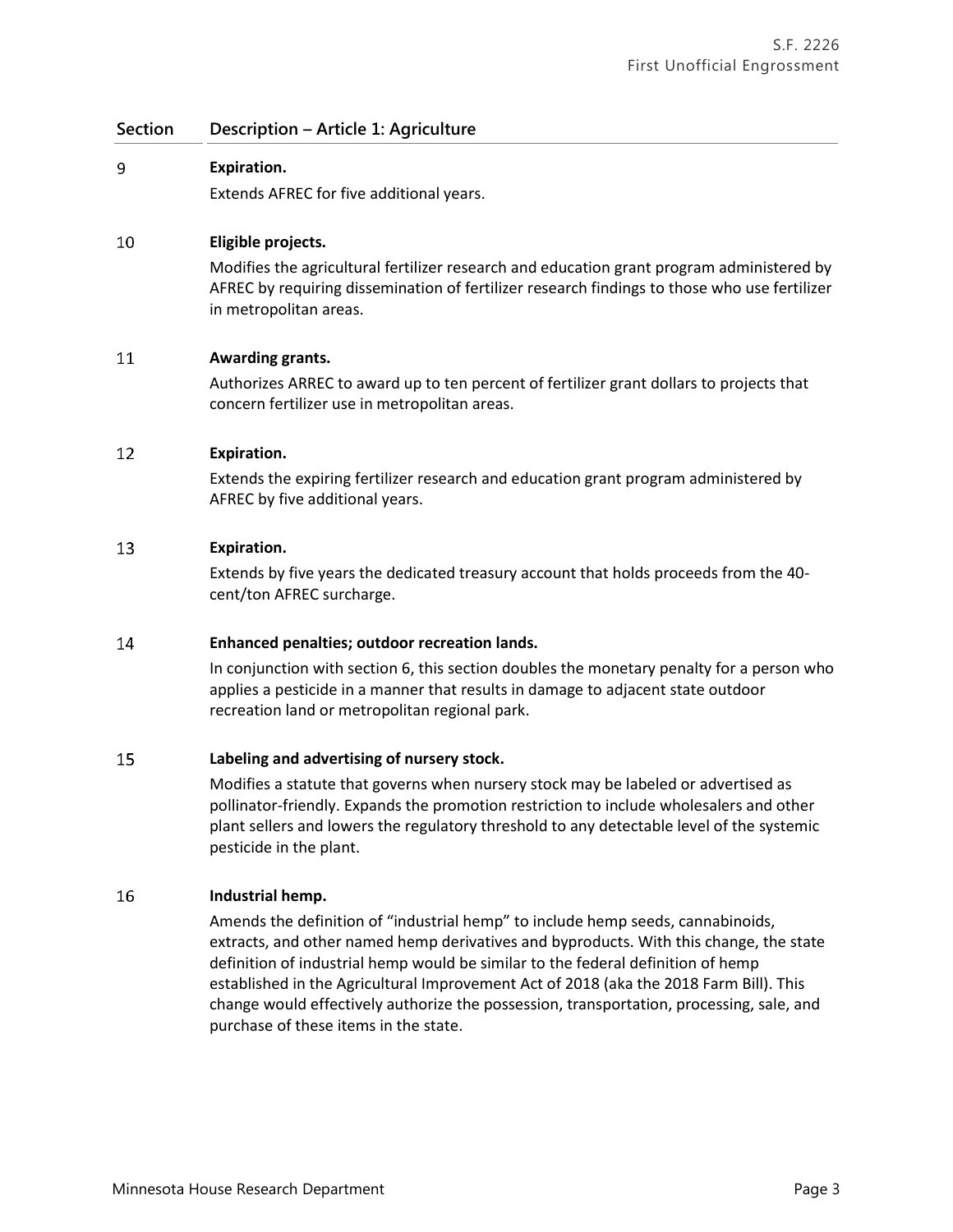#### 17 **Agricultural crop; possession authorized.**

Authorizes possession of industrial hemp, as defined above, that was lawfully grown in another state. The Agricultural Improvement Act of 2018 also authorized interstate hemp commerce.

#### 18 **Persons selling liquor.**

Requires MDA to exclude a liquor store's gross sales of off-sale alcoholic beverages when determining the appropriate food handler license fee.

#### 19 **Agriculture, bioenergy, and bioproduct advancement.**

Amends Laws 2015 to extend MDA's access to the fiscal year 2017 general fund appropriation for the Agricultural Growth, Research, and Innovation Program by one year, to June 30, 2020.

**Effective date:** This section would be effective the day following final enactment. Unless specified otherwise, sections in this bill would take effect on the first day of state fiscal year 2020, i.e., July 1, 2019.

#### 20 **Protection services.**

Amends Laws 2017 to authorize MDA to use \$5,000 of the \$175,000 fiscal year 2019 wolf depredation payment appropriation to compensate University of Minnesota Extension educators who determine the fair market value of livestock destroyed or crippled by wolves.

**Effective date:** This section would be effective the day following final enactment.

#### 21 **Agriculture, bioenergy, and bioproduct advancement.**

Amends Laws 2017 to extend MDA's access to the fiscal year 2019 general fund appropriation for the Agricultural Growth, Research, and Innovation Program by one year, to June 30, 2022.

**Effective date:** This section would be effective the day following final enactment.

#### 22 **Industrial hemp; report.**

Requires MDA to apply to the United States Department of Agriculture (USDA) for primary regulatory authority over industrial hemp in Minnesota. Under the Agriculture Improvement Act of 2018, a state may submit a plan to USDA and request primary regulatory jurisdiction over hemp within the state's borders. Requires MDA, in consultation with other named agencies, to develop a framework for regulating the possession and use of THC resulting from the processing of industrial hemp and to report this recommended framework to certain legislative committees no later than February 15, 2020.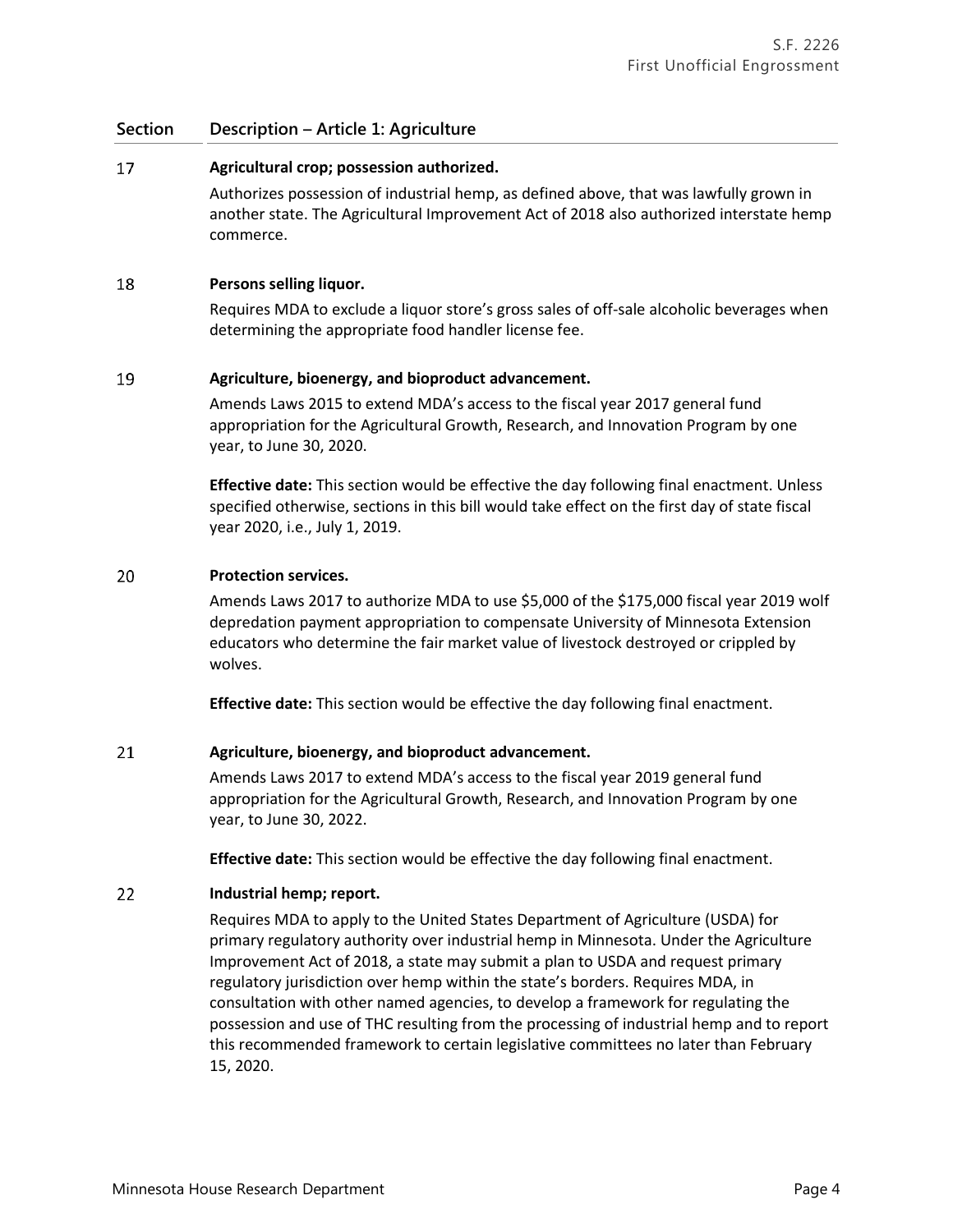#### 23 **Report required; beginning farmers.**

Requires MDA to examine how best to cultivate and support beginning farmers and to report findings to certain legislative committees by February 1, 2020. As part of this report, MDA would be required to prioritize certain beginning farmers, consult staff at the Department of Labor and Industry and the Department of Employment and Economic Development, and consider development of a next generation farmer internship program.

## **Article 2: Farmed Cervidae**

This article modifies the annual fee and other requirements that apply to those who raise deer, elk, or other Cervidae. The Board of Animal Health (BAH) enforces the state's farmed Cervidae laws under Minnesota Statutes, section 35.155 and Minnesota Rules, chapter 1721.

### **Section Description – Article 2: Farmed Cervidae**

#### $\mathbf{1}$ **Fencing.**

Modifies fencing requirements for those who raise farmed Cervidae. Requires two or more rows of perimeter fencing or one high-tensile fence. Requires two redundant gates at each entry area. Requires any fence deficiency that allows the imminent entry or exit of animals from the premises to be repaired within a period of time determined by BAH. Requires a facility to be reinspected not less than twice during the following six months if a fence deficiency was discovered during an annual inspection. Authorizes BAH to revoke a facility's registration and order the owner to remove or destroy the animals if cervids escape more than twice in any 12-month period.

#### $\overline{2}$ **Identification.**

Requires each farmed cervid to be identified by a distinct number that was not in use during the previous three years. Modifies when newborn cervids must be identified. Authorizes the Minnesota Department of Natural Resources, as coordinated by BAH, to destroy cervids that are improperly identified or not identified.

#### 3 **Inspection.**

Requires BAH to coordinate farmed Cervidae inspections. Requires annual inspections and directs MDA to assist BAH with inspections upon request. Requires certain inspection elements. Authorizes BAH to revoke an owner's registration and order the animals removed or destroyed if the owner does not repair a fence deficiency or the inspection reveals one or more other instances of noncompliance with this section of statute.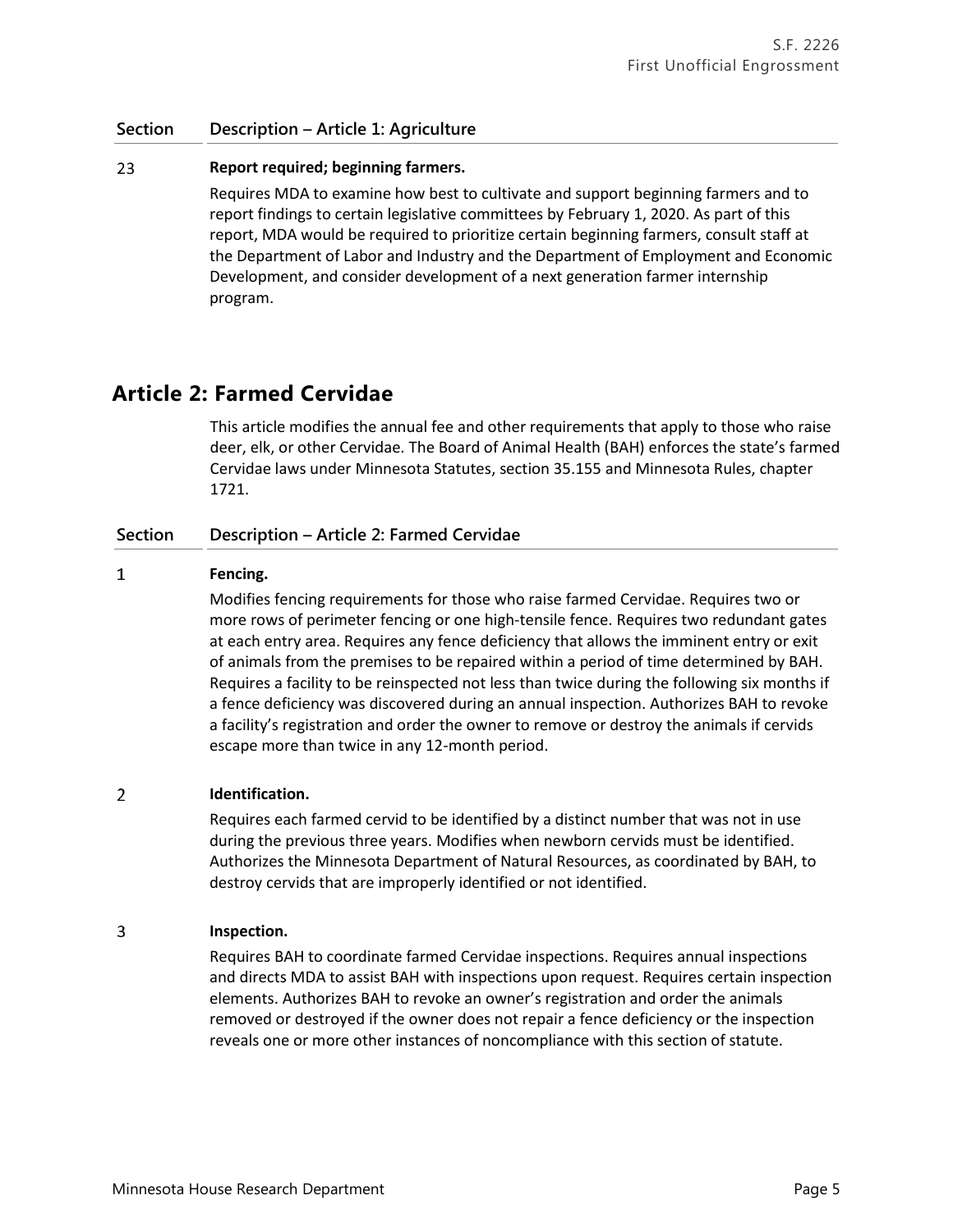### **Section Description – Article 2: Farmed Cervidae**

### **Fees.**

 $\overline{4}$ 

Increases the annual farmed Cervidae inspection fee, in conjunction with the previous section, from a maximum of \$100/herd to a flat \$500/herd unless: (1) the owner sells the ability to shoot the captive cervids, in which case the annual fee would be \$1,000/herd; or (2) the herd consists of more than one cervid species, in which case the annual fee would be \$650.

#### 5 **Contested case hearing.**

Requires a person officially contesting the board's decision to revoke their farmed Cervidae registration to request a hearing within 30 days of revocation.

#### 6 **Mandatory registration.**

Institutes a lifetime registration ban for a person whose registration is revoked by BAH. Places a three-year moratorium on new registrations to possess farmed white-tailed deer and clarifies that this moratorium does not prohibit certain sales or transfers between family members.

#### $\overline{7}$ **Mandatory surveillance for chronic wasting disease; herd depopulation.**

Decreases from 14 days to 48 hours the amount of time that a person has to notify BAH of any movement of farmed Cervidae from one premises to another. Requires BAH to notify all registered cervid farmers when a farmed cervid anywhere in the state tests positive for chronic wasting disease (CWD) and prohibits any off-site movement of farmed Cervidae statewide for at least 72 hours. Requires BAH to examine movement on and off the premises where the infected animal was located and take reasonable action necessary to slow or prevent the further spread of CWD. Generally requires the destruction and disposal of a cervid herd when one or more animals in the herd test positive for CWD. Specifies that an animal in the herd that tests negative for CWD using a BAH-approved live animal test does not need to be destroyed. Requires the owner to maintain required fencing and post the premises where the herd was formerly located for at least the next five years. Requires the owner to disclose these requirements to any potential buyer of the property.

#### 8 **Report required.**

Requires BAH to report to certain legislative committees by February 1, 2020, regarding its progress in implementing recommendations in the Legislative Auditor's 2018 farmed Cervidae program evaluation report (available at:

www.auditor.leg.state.mn.us/ped/2018/deerfarms.htm). Requires BAH to report by March 15, 2020, regarding the development of live-animal CWD testing protocols.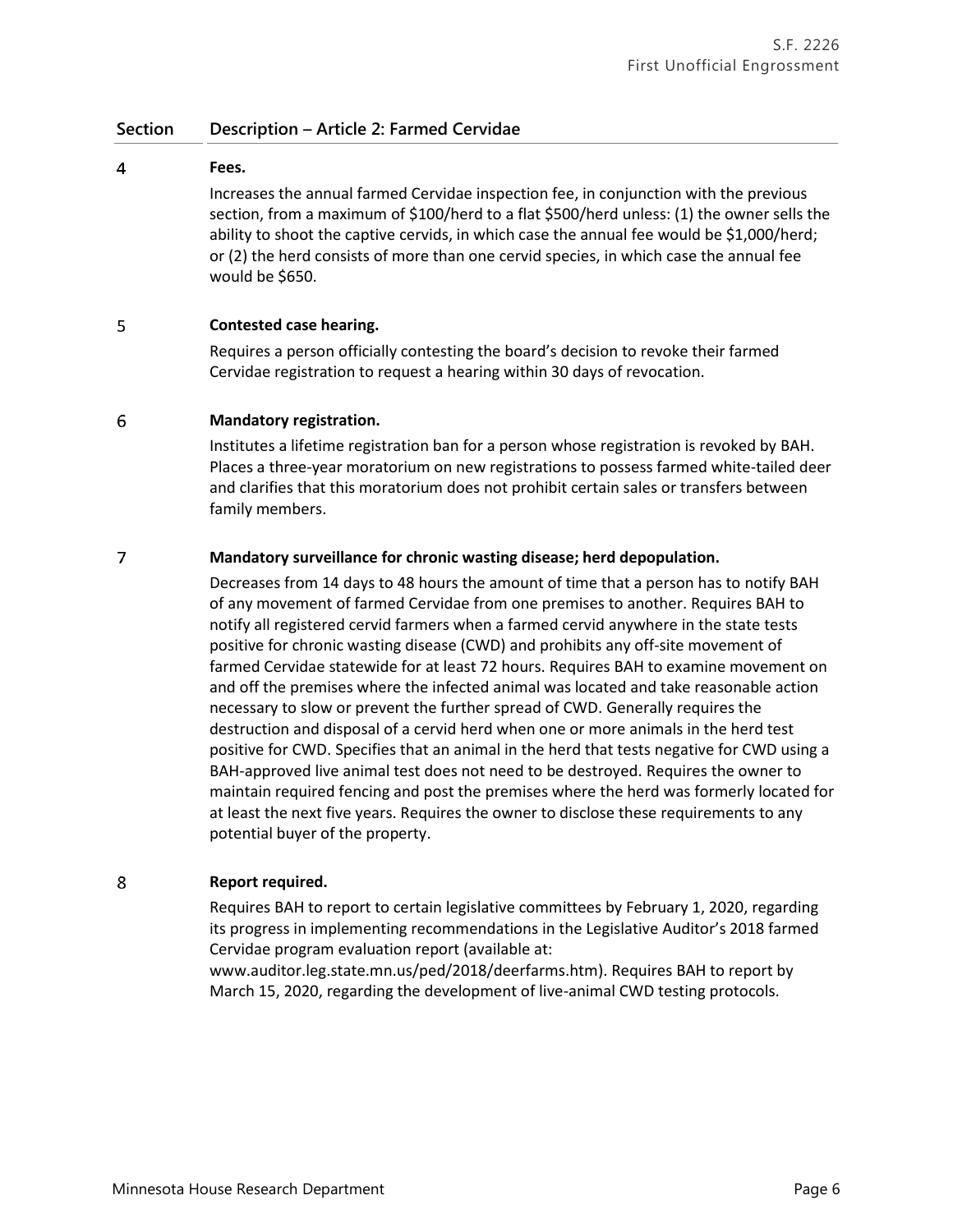# **Article 3: Grain Buyers**

This article modifies the Grain Buyers Act by amending the definition of cash sales, requiring grain buyers to pay an annual inspection fee and be inspected at least once a year, specifying the level of attestation required for the financial statements that licensed grain buyers submit to MDA each year, modifying requirements pertaining to voluntary extension of credit contracts, and exempting certain cash buyers from bonding and financial statement requirements.

### **Section Description – Article 3: Grain Buyers**

#### $\mathbf{1}$ **Applicability.**

Extends applicability of an existing set of defined terms under the Grain Buyers Act to include a new section created at the end of this article.

#### $\overline{2}$ **Cash sale.**

Modifies the definition of "cash sale" for purposes of distinguishing between cash sales and voluntary extension of credit sales under the Grain Buyers Act.

#### 3 **Cash.**

Defines the term "cash" for purposes of interpreting other defined terms such as "cash sale" and "cash buyer."

#### $\overline{4}$ **Cash buyer.**

Defines "cash buyer" for purposes of exemptions from certain bonding and financial statement requirements provided in subsequent sections.

#### 5 **Grain.**

Eliminates a reference to the Minnesota Board of Grain Standards in the definition of "grain."

#### 6 **Grain buyers and storage account; fees.**

Establishes an annual examination fee to be paid by licensed grain buyers for each licensed location. The fee schedule would be based on capacity as measured in bushels. Authorizes MDA to charge a fee of \$55 per hour, per examiner, for any supplemental examination required by MDA. Appropriates any interest earned on money in the grain buyers and storage account to MDA for purposes of the Grain Buyers Act.

#### $\overline{7}$ **Bond.**

Eliminates obsolete language. Eliminates a grain buyer's option to provide certain other forms of financial assurance in place of a surety bond. Retains the option to deposit an equivalent irrevocable bank letter of credit with Minnesota Management and Budget in place of the bond. Exempts cash buyers, as defined in a previous section, from the requirement to maintain a bond or irrevocable letter of credit.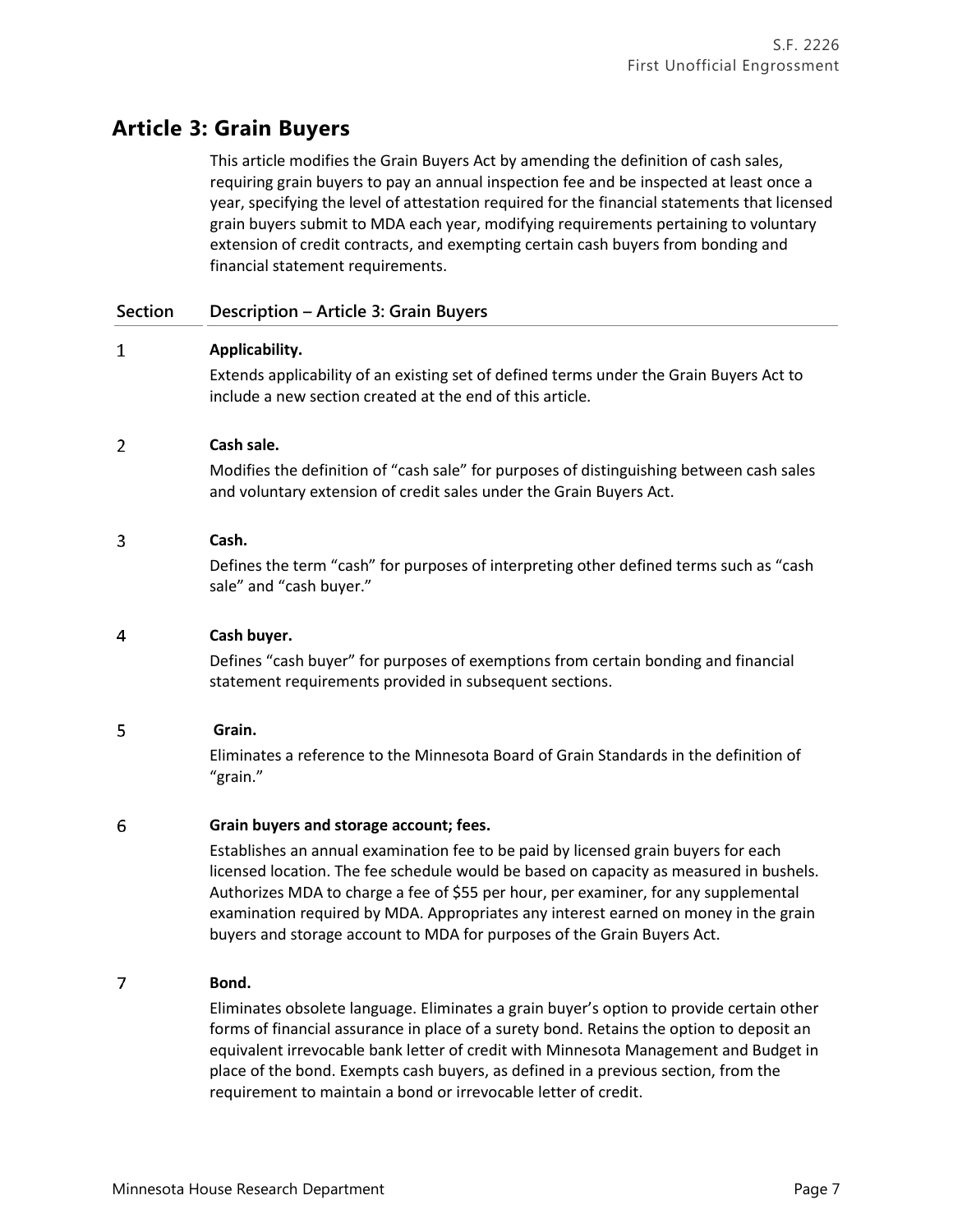### **Section Description – Article 3: Grain Buyers**

#### 8 **Cash sales; manner of payment.**

Modifies requirements that pertain to grain buyers who purchase grain with cash, as defined in a previous section. For a cash sale, this new language requires the grain buyer to pay in cash or check, or to wire or mail funds to the seller's account as rapidly as possible after the sale.

#### 9 **Financial statements.**

Modifies requirements pertaining to the financial statements that grain buyers must submit to MDA each year. Requires a grain buyer purchasing less than \$2 million of grain annually to have the statements reviewed by a certified public accountant, and to show that the statements are free from material misstatement. Requires a grain buyer purchasing \$2 million or more of grain annually to have the statements audited by a certified public accountant, and to submit the certified public accountant's opinion statement to MDA. Exempts cash buyers, as defined above, from financial statement requirements altogether.

#### 10 **Oral contracts.**

Extends the period of time that grain buyers have to provide a written confirmation to the buyer when the buyer and seller enter into an oral voluntary extension of credit contract. Under current law, instead of receiving cash a farmer may enter into a "voluntary extension of credit contract" with the grain buyer and defer payment to a later date. By law, these sales are not covered by the grain buyer's bond.

#### 11 **Contracts reduced to writing.**

Extends the period of time that grain buyers have to reduce voluntary extension of credit contracts to writing.

#### 12 **Rules.**

Extends MDA's existing rulemaking authority under the Grain Buyers Act to include the new examination requirement established in the next section.

#### 13 **Annual examination required; supplemental examinations.**

Subjects grain buyers to an annual inspection conducted by MDA or the United States Department of Agriculture. Qualifying examinations would include a measurement of all grain owned and maintained by the buyer. Authorizes MDA to require additional examinations as the agency deems necessary.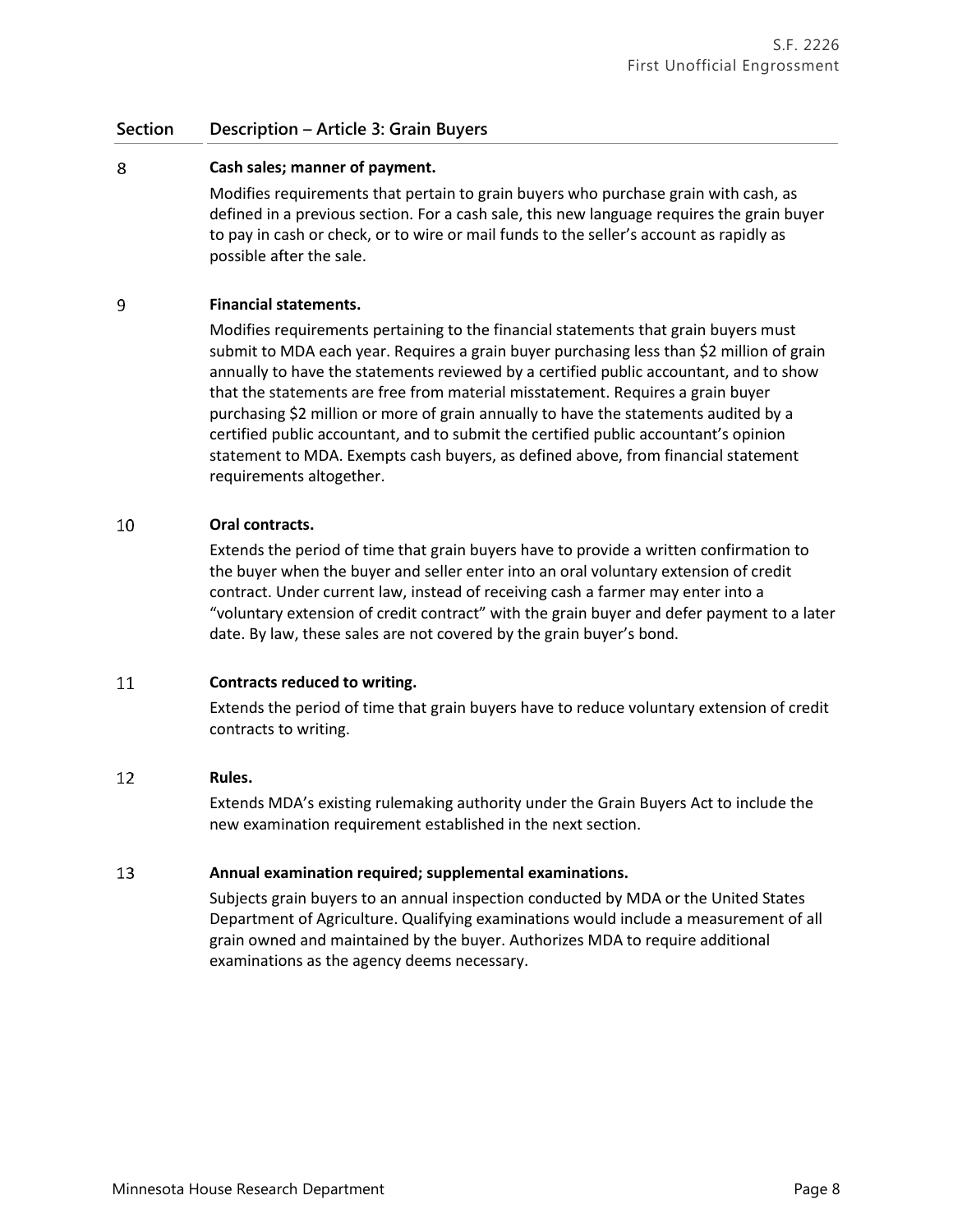# **Article 4: Grain Warehouses**

This article modifies the Grain Storage Act. Among other things, this article would reduce from two to one the minimum number of times that a licensed public grain warehouse operator must be inspected each year and allow a licensee to maintain an irrevocable bank letter of credit in lieu of a surety bond.

Under the Grain Storage Act, a public grain warehouse operator is generally a person who accepts grain that belongs to another for storage or purchase.

### **Section Description – Article 4: Grain Warehouses**

#### $\mathbf{1}$ **Grain.**

Eliminates a reference to the Minnesota Board of Grain Standards in the Grain Storage Act's definition of "grain."

#### $\overline{2}$ **Grain bank.**

Defines "grain bank" for purposes of the Grain Storage Act. Specifies that grain assigned to a grain bank is to be considered stored grain, presumably for purposes of determining the size of the surety bond or irrevocable letter of credit that the licensee is required to maintain.

#### 3 **Fees; grain buyers and storage account.**

Specifies that any interest accrued on money in the grain buyers and storage account is appropriated to MDA for purposes of administering the Grain Storage Act. Provides that the fee a public grain warehouse operator must pay for a supplemental examination required by the commissioner is \$55 per hour, per examiner.

#### $\overline{4}$ **Bonding.**

Authorizes a licensed public grain warehouse operator to, in lieu of a surety bond, deposit with Minnesota Management and Budget an irrevocable bank letter of credit in the same amount as would otherwise be required for the bond.

#### 5 **Schedule of inspection, financial reports.**

Reduces the annual examination requirement for licensed public grain warehouse operators from twice per year, to once. Eliminates MDA's authority to provide by rule that a qualified nongovernmental unit may perform the examination. Authorizes MDA to require supplemental examinations of a public grain warehouse licensee as MDA deems necessary. Provides that the financial statements that a licensed public grain warehouse operator is required to submit to MDA must include a balance sheet, income statement, statement of retained earnings, and other specified reports, but does not require the licensee to have these financial statements reviewed or audited by a certified public accountant.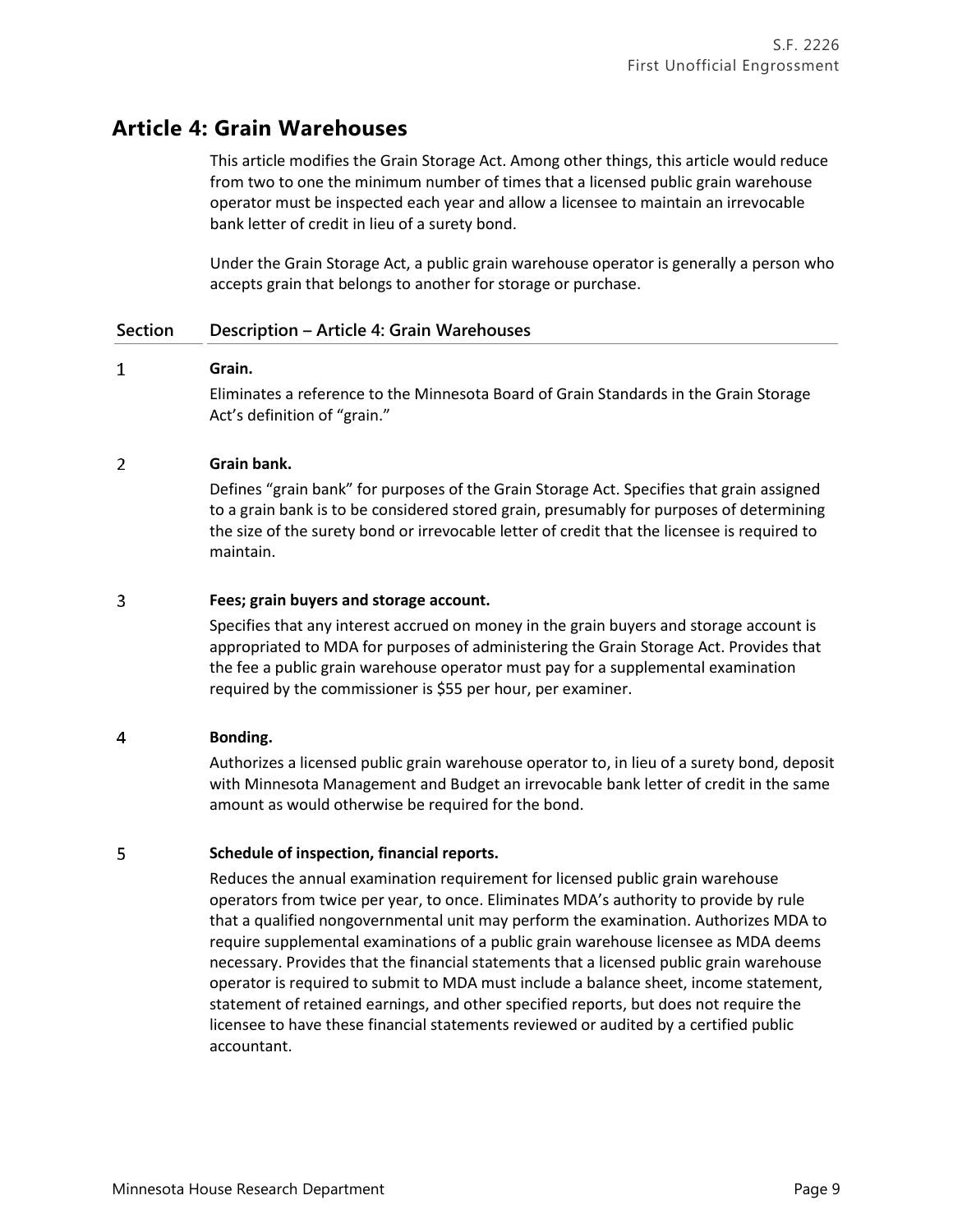# **Article 5: Housing Finance Agency Appropriations**

Article 5 contains the appropriations from the general fund to the Minnesota Housing Finance Agency for specific programs. See the spreadsheet by House Fiscal Analyst, Ken Savary.

| <b>Section</b> | Description - Article 5: Housing finance Agency Appropriations                                                                                          |
|----------------|---------------------------------------------------------------------------------------------------------------------------------------------------------|
| $\mathbf{1}$   | Appropriations.<br>Provides boilerplate language regarding interpretation of the appropriations authorized                                              |
|                | in subsequent sections.                                                                                                                                 |
| 2              | <b>Housing Finance Agency Appropriations.</b>                                                                                                           |
|                | Subd. 1. Total Appropriation.                                                                                                                           |
|                | Subd. 2. Challenge Program. For Minn. Stat. § 462A.33.                                                                                                  |
|                | Subd. 3. Local Housing Trust Fund Grants. For Minn. Stat. § 462A.16.                                                                                    |
|                | Subd. 4. Workforce Housing Development. For Minn. Stat. § 462A.39.                                                                                      |
|                | Subd. 5. Housing Trust Fund. For Minn. Stat. § 462A.201.                                                                                                |
|                | Subd. 6. Homework Starts With Home. For Minn. Stat. §§ 462A.201, subd. 2,<br>paragraph (a), clause (4), and 462A.204, subd. 8.                          |
|                | Subd. 7. Rental Assistance for Mentally III (Bridges). For Minn. Stat. §<br>462A.2097.                                                                  |
|                | Subd. 8. Family Homeless Prevention. For Minn. Stat. § 462A.204.                                                                                        |
|                | Subd. 9. Workforce Homeownership Program. For Minn. Stat. § 462A.38.                                                                                    |
|                | Subd. 10. Affordable Rental Investment Fund. For Minn. Stat. §§ 462A.21, subd.<br>8b and 462A.05, subd. 39.                                             |
|                | Subd. 11. Housing Rehabilitation. For Minn. Stat. § 462A.05, subd. 14.                                                                                  |
|                | Subd. 12. Home Ownership Assistance Fund. For Minn. Stat. § 462A.21, subd.8.                                                                            |
|                | Subd. 13. Lead Safe Homes Grant Program. See article 2, housing programs, for<br>the new grant program funded in this article, Minn. Stat. § 462A.2095. |
|                | Subd. 14. Homeownership Education, Counseling, and Training. For Minn. Stat.<br>§462A.209.                                                              |
|                | Subd. 15. Capacity-Building Grants. For Minn. Stat. § 462A.21, subd. 3b.                                                                                |